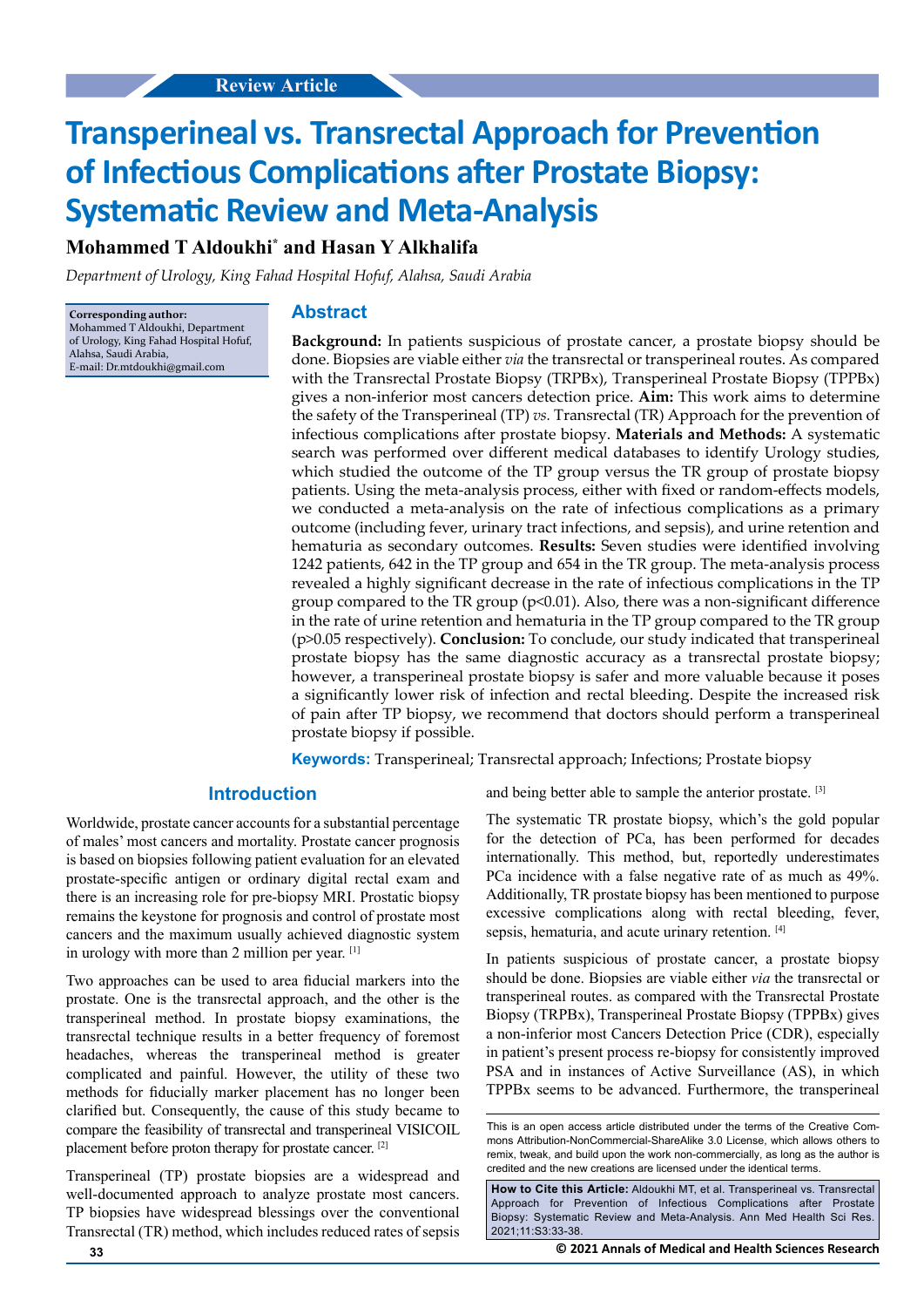route achieves advanced sampling of the anterior and apical regions, particularly after preceding multiple poor TRPBx. Infectious headaches are nullified due to avoidance of needle passage through the rectal mucosa, and there's a particularly significant proof of reduced fever and sepsis quotes while as compared with TRPBx, with preserving acceptable urinary retention rates.<sup>[5]</sup>

This work aims to determine the safety of the Transperineal *vs.* Transrectal Approach for the prevention of infectious complications after prostate biopsy.

# **Materials and Methods**

Our review came following the (PRISMA) statement guidelines. [6]

# **Study eligibility**

The included studies should be in English, a journal published article, and a human study describing prostate biopsy patients. The excluded studies were non-English or animal studies or describing other urological procedures.

#### **Study identification**

Basic searching was done over the PubMed, Cochrane library, and Google scholar using the following keywords: transperineal, transrectal approach, infections, prostate biopsy.

## **Data extraction and synthesis**

RCTs, clinical trials, and comparative studies, which studied the outcome of the TP group *vs.* TR group of prostate biopsy patients, will be reviewed. Outcome measures included the rate of infectious complications as a primary outcome (including fever, urinary tract infections, and sepsis), and urine retention and hematuria as secondary outcomes.

#### **Study selection**

We found 150 records, 90 excluded because of the title; 60 articles are searched for eligibility by full-text review; 22 articles cannot be accessed; 13 studies were reviews and case reports; 11 were not describing functional outcome; the desired procedure not used in 7 studies leaving 7 studies that met all inclusion criteria.

#### **Statistical analysis**

Pooled Odds Ratios (OR), proportions (%), with 95% Confidence Intervals (CI) assessed, using a statistical package (MedCalc, Belgium). The meta-analysis process was established *via*  $I_2$ statistics (either the fixed-effects model or the random-effects model), according to the Q test for heterogeneity.

#### **Results**

The included studies were published between 2008 and 2020 [Table 1]. Regarding patients' characteristics, the total number of patients in all the included studies was 1242 patients, 642 in the TP group and 654 in the TR group [Table 1]. The mean age of all patients was (67.5 years) [Table 1].

A meta-analysis study was done on 7 studies that described and compared the 2 different groups of patients; with an overall number of patients (N=1242) [Table 2].

**Each outcome was measured by:** Odds Ratio (OR), for the rate of infectious complications, for the rate of urine retention, for the rate of hematuria, concerning the primary outcome measure.

We found 7 studies reported the rate of infectious complications.  $I_2$  (inconsistency) was 0%, Q test for heterogeneity (p>0.05), so fixed-effects model was carried out; with overall OR=0.14 (95% CI=0.0797 to 0.273).[7-13]

| Table 1: Patients and study characteristics. |                                         |                           |          |          |                 |  |  |  |  |  |  |
|----------------------------------------------|-----------------------------------------|---------------------------|----------|----------|-----------------|--|--|--|--|--|--|
| N                                            | Author                                  | <b>Number of patients</b> |          |          | Age             |  |  |  |  |  |  |
|                                              |                                         | <b>Total</b>              | TP group | TR group | (average years) |  |  |  |  |  |  |
|                                              | Hara et al., 2008                       | 246                       | 126      | 120      | 71              |  |  |  |  |  |  |
|                                              | Takenaka et al., 2008                   | 200                       | 100      | 100      | 71.5            |  |  |  |  |  |  |
| 3                                            | Cerruto et al., 2014                    | 54                        | 54       | 54       | 66.5            |  |  |  |  |  |  |
| 4                                            | Di Franco et al., 2017                  | 257                       | 125      | 132      | 67              |  |  |  |  |  |  |
| 5                                            | Huang et al., 2019                      | 238                       | 130      | 108      | 66.6            |  |  |  |  |  |  |
| 6                                            | Wegelin et al., 2019                    | 157                       | 79       | 78       | 64.7            |  |  |  |  |  |  |
|                                              | Roberts et al., 2020                    | 90                        | 28       | 62       | 65.1            |  |  |  |  |  |  |
|                                              | *Studies arranged via publication year. |                           |          |          |                 |  |  |  |  |  |  |

#### **Table 2: Summary of outcome measures in all studies.**

|   |                        | <b>Primary outcome</b><br>Rate of infectious complications |          | Secondary outcome       |          |                   |          |
|---|------------------------|------------------------------------------------------------|----------|-------------------------|----------|-------------------|----------|
| N | Author                 |                                                            |          | Rate of urine retention |          | Rate of hematuria |          |
|   |                        | TP group                                                   | TR group | TP group                | TR group | TP group          | TR group |
|   | Hara et al., 2008      |                                                            |          |                         |          | 13                |          |
|   | Takenaka et al., 2008  |                                                            |          |                         |          | 11                | 12       |
| 3 | Cerruto et al., 2014   |                                                            |          |                         |          | 5                 |          |
| 4 | Di Franco et al., 2017 |                                                            |          |                         |          |                   |          |
| 5 | Huang et al., 2019     |                                                            | 27       |                         | 9        |                   | 15       |
| 6 | Wegelin et al., 2019   |                                                            |          |                         |          |                   |          |
|   | Roberts et al., 2020   |                                                            | 38       |                         | 36       |                   |          |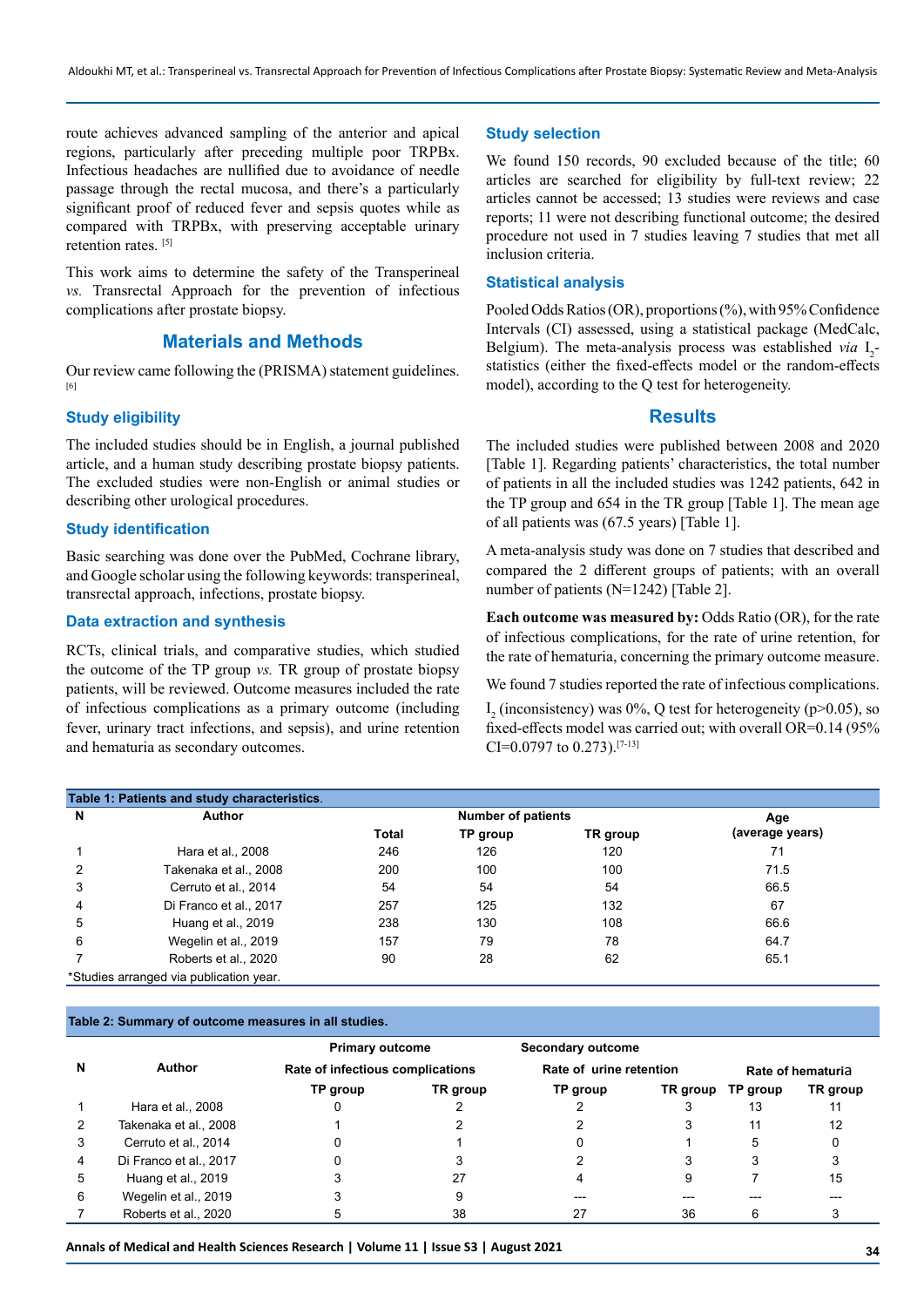Using the fixed-effects model, the meta-analysis process revealed a highly significant decrease in the rate of infectious complications in the TP group compared to the TR group (p<0.01) [Figure 1].

Concerning the secondary outcome measures,

We found 6 studies that reported a rate of urine retention.

 $I_2$  (inconsistency) was 61.7%, Q test for heterogeneity (p=0.022), so random-effects model was carried out; with overall OR=0.914 (95% CI=0.268 to 3.118).

Using the random-effects model, the meta-analysis process revealed a non-significant difference in the rate of urine retention in the TP group compared to the TR group  $(p>0.05)$  [Figure 2].

We found 6 studies reported a rate of hematuria.

 $I_2$  (inconsistency) was 60.8%, Q test for heterogeneity (p=0.025), so random-effects model was carried out; with overall OR=1.21 (95% CI=0.547 to 2.680).

Using the random-effects model, the meta-analysis process revealed a non-significant difference in the rate of hematuria in the TP group compared to the TR group  $(p>0.05)$  [Figure 3].



**Figure 1:** Forest plot (rate of infectious complications).



**Figure 2:** Forest plot (rate of urine retention).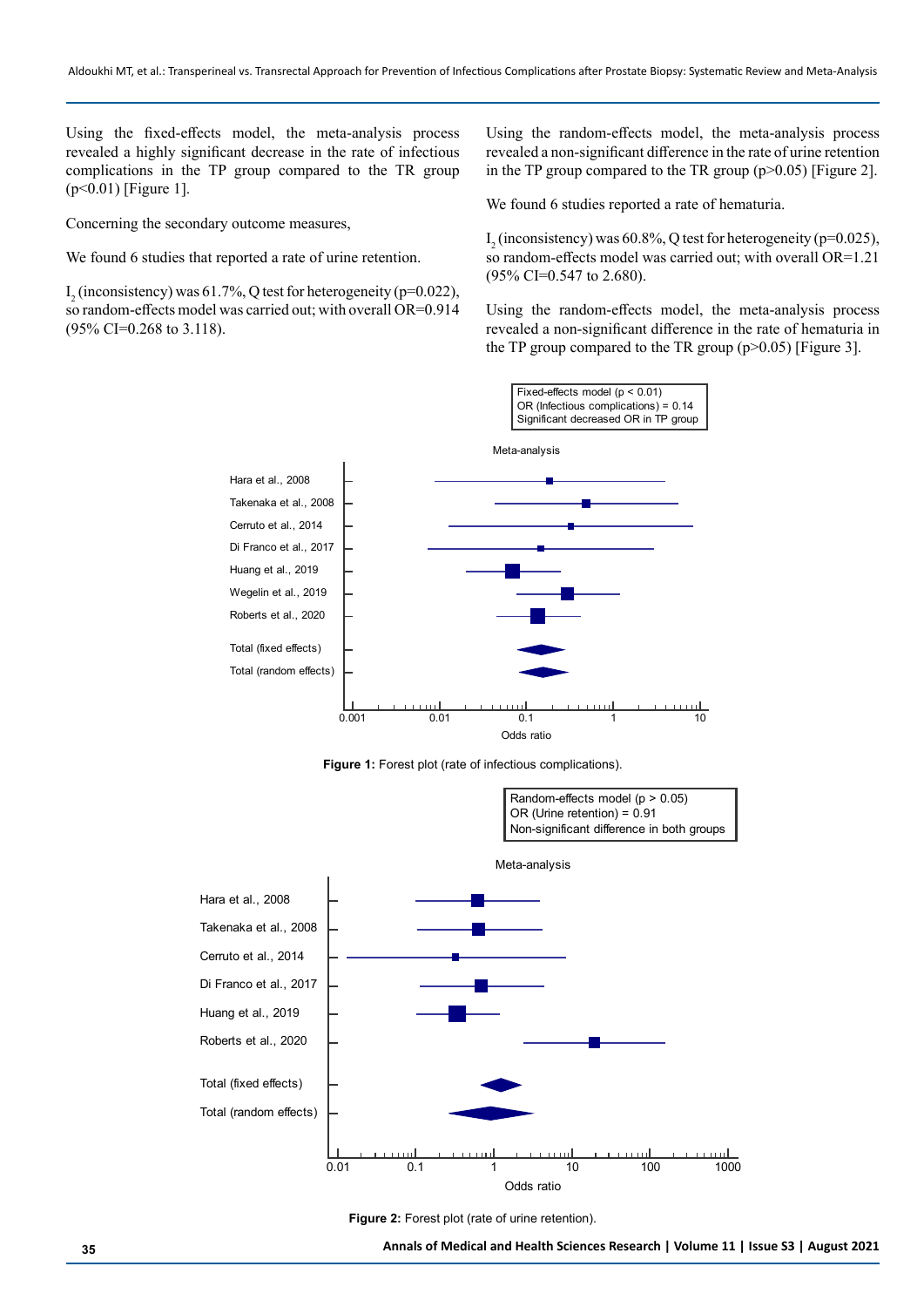Aldoukhi MT, et al.: Transperineal vs. Transrectal Approach for Prevention of Infectious Complications after Prostate Biopsy: Systematic Review and Meta-Analysis



**Figure 3:** Forest plot (rate of hematuria).

#### **Discussion**

This work aims to determine the safety of the transperineal *vs.* transrectal Approach for the prevention of infectious complications after prostate biopsy.

The included studies were published between 2008 and 2020. Regarding patients' characteristics, the total number of patients in all the included studies was 1242 patients, 642 in the TP group and 654 in the TR group. The mean age of all patients was (67.5 years).

A meta-analysis study was done on 7 studies that described and compared the 2 different groups of patients; with an overall number of patients (N=1242).

Concerning the primary outcome measure, we found 7 studies reported a rate of infectious complications.

Using the fixed-effects model, the meta-analysis process revealed a highly significant decrease in the rate of infectious complications in the TP group compared to the TR group ( $p$ <0.01), which came in agreement with Pradere et al.,  $[1]$ Starmer et al., [3] Wenzel et al., [14] Ohta et al., [2] Xiang et al., [4] Mian et al. [15] and Steinberg et al. [16]

Pradere et al., reported that meta-analysis based on 7 RCTs confirmed this important aspect and confirmed an extensive decrease in the infection rate the usage of the transperineal direction (RR=0.55). Despite the potential logistic challenges attached to the giant introduction of the local anesthetic transperineal technique, our findings support the "TREXIT 2020" method to desert transrectal prostate biopsy. [1]

Starmer et al. reported that, the hazard of sepsis from nearby anesthetic (Los Angeles) TP biopsy techniques zero. [2] Information from a worldwide prevalence take a look at of infections in urology showed 3.5% of patients undergoing TR biopsy had febrile Urinary Tract Contamination (UTI) with

#### 3.1% requiring hospital admission. [3]

Wenzel et al. reported that prostate most cancers, the maximum common cancer in men international, is diagnosed with prostate biopsies. Currently, exclusive relevant biopsy procedures are to be had a transrectal and transperineal approach. Several studies mentioned that cancer detection quotes through systematic biopsies are comparable among each process. But, concerning infectious fees, some research recommends that the transperineal approach is related to lower rates of infectious complications. [14]

Ohta et al. reported that, in a study of biopsy procedures, the transperineal approach was reported to be safer than the transrectal approach, based on the frequency of major complications, such as infection and bleeding. [2]

Xiang et al. reported that the TR technique still had an extensively higher risk of contamination than the TP technique. For patients who're vulnerable to contamination which includes people with diabetes, prostatitis, and urinary catheterization, the transperineal prostate biopsy turned into encouraged to avoid sepsis and severe fever after the procedure. [4]

Mian et al. reported that, due to the increasing issues over infections, there may be renewed interest in the use of the TPBx approach in all men to avoid rectal wall puncture and inoculation of the urinary tract with enteric bacteria. numerous observational studies inspecting the consequences of TPBx, using diverse antibiotic regimens, have reported publish-biopsy infections and/or hospitalization rates at  $\leq$ 1%. [15]

Steinberg et al. reported that Men experiencing an infectious complication were more likely to have their biopsy performed in an outpatient hospital (26% *vs.* 15% no infection, p<0.001), reside in non-urban areas (18% *vs.* 15% no infection, p<0.001), and have a diagnosis of diabetes (18% *vs.* 16% no infection, p<0.01). Men who had a transperineal prostate biopsy had a decreased risk of infection (5.4% *vs.* 6.2% transrectal approach, p<0.001). [16]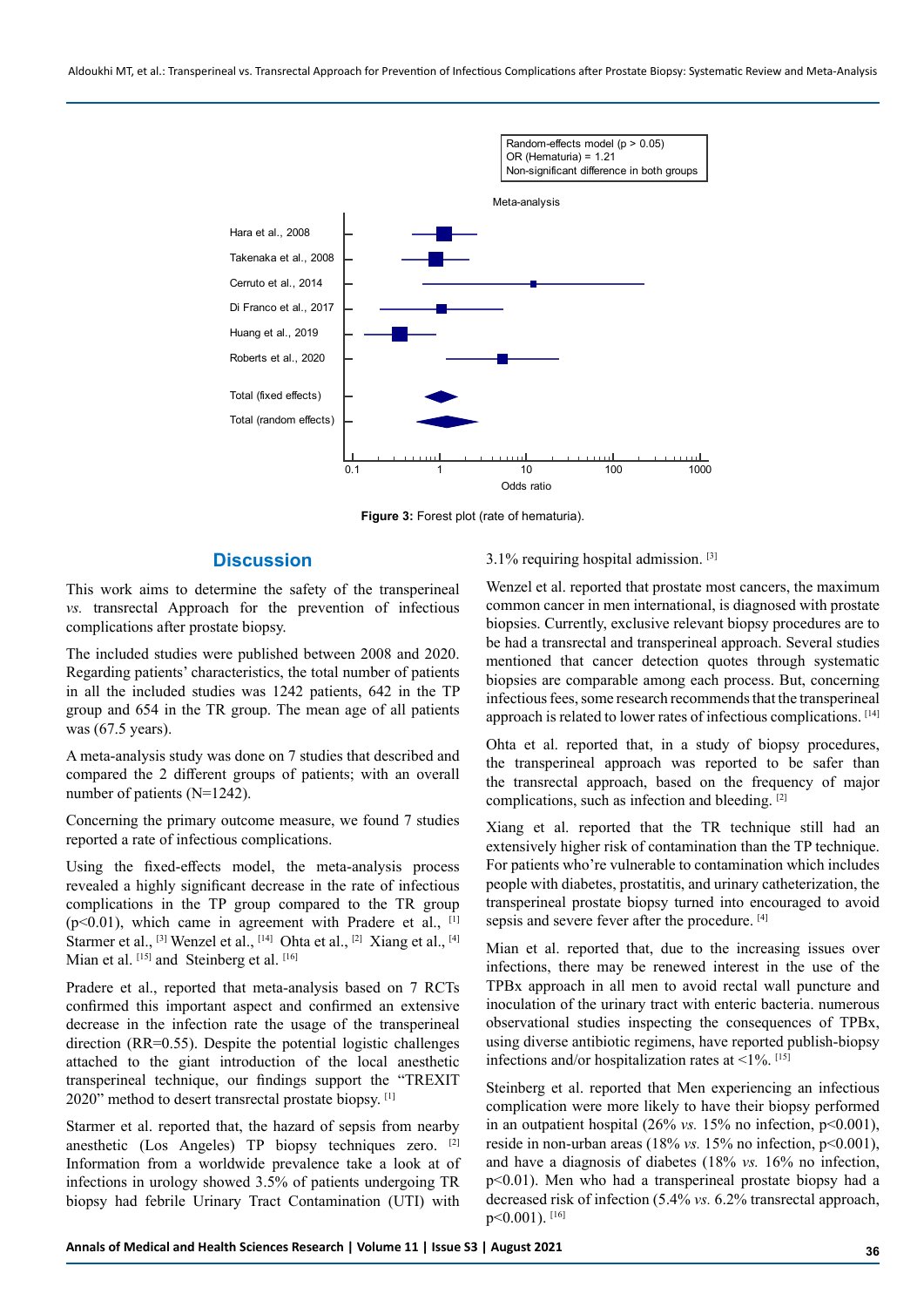Concerning the secondary outcome measures, we found 6 studies reported a rate of urine retention. Using the randomeffects model, the meta-analysis process revealed a nonsignificant difference in the rate of urine retention in the TP group compared to the TR group  $(p>0.05)$ , which came in agreement with Günzel et al. [17] and Ohta et al. [2]

Günzel et al. reported that Gross haematuria became the most common postoperative difficulty (51%). One affected person developed a bladder tamponade and required a transurethral catheter with irrigation. In all other instances, hematuria ceased spontaneously in the first days after the biopsy. As compared with the problem rates of transrectal prostate biopsies comparable complication quotes are found for microhematuria. [17]

Ohta et al. reported that there were no major complications, such as sepsis, uncontrollable bleeding, or urinary retention, in either group. Marker migration was observed in 3 of 524 markers (0.6%) in the transrectal group and 2 of 182 markers  $(1.1\%)$  in the transperineal group (P>0.05). <sup>[2]</sup>

Our study came in disagreement with Starmer et al. [3] Starmer et al. reported that there have been concerns regarding increased risks of Acute Urinary Retention (AUR) after TP prostate biopsy as demonstrated in the prostate imaging compared to transperineal ultrasound-guided biopsy for significant Prostate Cancer Risk Evaluation (PICTURE) study with risk of AUR at  $24\%$ <sup>[3]</sup>

We found 6 studies reported a rate of hematuria. Using the random-effects model, the meta-analysis process revealed a nonsignificant difference in the rate of hematuria in the TP group compared to the TR group  $(p>0.05)$ , which came in agreement with Günzel et al.  $[17]$  and Xiang et al.  $[4]$ 

Günzel et al. reported that gross haematuria was the most frequent postoperative complication (51%). One patient developed a bladder tamponade and required a transurethral catheter with irrigation. In all other cases, hematuria ceased spontaneously in the first days after the biopsy. Compared with the complication rates of transrectal prostate biopsies similar complication rates are found for dysuria and acute urinary retention. [17]

Xiang et al. reported that the TP approach significantly protected the patients from rectal bleeding (RR=0.02) and fever (RR=0.26); however, the TP approach significantly increased patient pain (RR=1.83). No significant difference was found in the acute retention of urine and hematuria between the two approaches. [4]

# **Conclusion**

To conclude, our study indicated that transperineal prostate biopsy has the same diagnostic accuracy as a transrectal prostate biopsy; however, a transperineal prostate biopsy is safer and more valuable because it poses a significantly lower risk of infection and rectal bleeding. Despite the increased risk of pain after TP biopsy, we recommend that doctors should perform a transperineal prostate biopsy if possible

# **Authorship**

All the listed authors contributed significantly to the conception

and design of study, acquisition, analysis, and interpretation of data and drafting of the manuscript, to justify authorship.

## **References**

- 1. Pradere B, Veeratterapillay R, Dimitropoulos K, Yuan Y, Omar MI, MacLennan S, et al. Nonantibiotic strategies for the prevention of infectious complications following prostate biopsy: A systematic review and meta-analysis. J Urol. 2021;205:653–663.
- 2. Ohta K, Ogino H, Iwata H, Hashimoto S, Hattori Y, Nakajima K, et al. Feasibility of transrectal and transperineal fiducial marker placement for prostate cancer before proton therapy. Jpn J Clin Oncol. 2021;51:258–263.
- 3. Starmer B, Iordan N, McCabe J. Comparing tolerability of local anaesthetic transperineal and transrectal prostate biopsies. J Clin Urol. 2021.
- 4. Xiang J, Yan H, Li J, Wang X, Chen H, Zheng X. Transperineal *vs.* transrectal prostate biopsy in the diagnosis of prostate cancer: A systematic review and meta-analysis. World J Surg Oncol. 2019;17:1–11.
- 5. Ortner G, Tzanaki E, Rai BP, Nagele U, Tokas T. Transperineal prostate biopsy: The modern gold standard to prostate cancer diagnosis. Turk J Urol. 2021;47:S19.
- 6. Liberati A, Altman D, Tetzlaff J, Mulrow C, Gøtzsche P, Ioannidis J, et al. The PRISMA statement for reporting systematic reviews and meta-analyses of studies that evaluate healthcare interventions. Bmj. 2009;339.
- 7. Hara R, Jo Y, Fujii T, Kondo N, Yokoyoma T, Miyaji Y, et al. Optimal approach for prostate cancer detection as initial biopsy: Prospective randomized study comparing transperineal *vs.* transrectal systematic 12-core biopsy. Urology. 2008;71:191–195.
- 8. Takenaka A, Hara R, Ishimura T, Fujii T, Jo Y, Nagai A, et al. A prospective randomized comparison of diagnostic efficacy between transperineal and transrectal 12-core prostate biopsy. Prostate Cancer Prostatic Dis. 2008;11:134–138.
- 9. Cerruto MA, Vianello F, D'Elia C, Artibani W, Novella G. Transrectal *vs.* transperineal 14-core prostate biopsy in detection of prostate cancer: A comparative evaluation at the same institution. Archivio Italiano Di Urologia e Andrologia. 2014;86:284–287.
- 10. Di Franco CA, Jallous H, Porru D, Giliberto GL, Cebrelli T, Tinelli C, et al. A retrospective comparison between transrectal and transperineal prostate biopsy in the detection of prostate cancer. ArchivioItaliano Di Urologia e Andrologia. 2017;89:55–59.
- 11. Huang GL, Kang CH, Lee WC, Chiang PH. Comparisons of cancer detection rate and complications between transrectal and transperineal prostate biopsy approaches: A single center preliminary study. BMC Urology 2019;19:1–8.
- 12. Wegelin O, Exterkate L, van der Leest M, Kummer JA, Vreuls W, De Bruin PC, et al. The FUTURE trial: A multicenter randomised controlled trial on target biopsy techniques based on magnetic resonance imaging in the diagnosis of prostate cancer in patients with prior negative biopsies. European Urology. 2019;75:582–590.
- 13. Roberts MJ, Macdonald A, Ranasinghe S, Bennett H, Teloken PE, Harris P, et al. Transrectal *vs.* transperineal